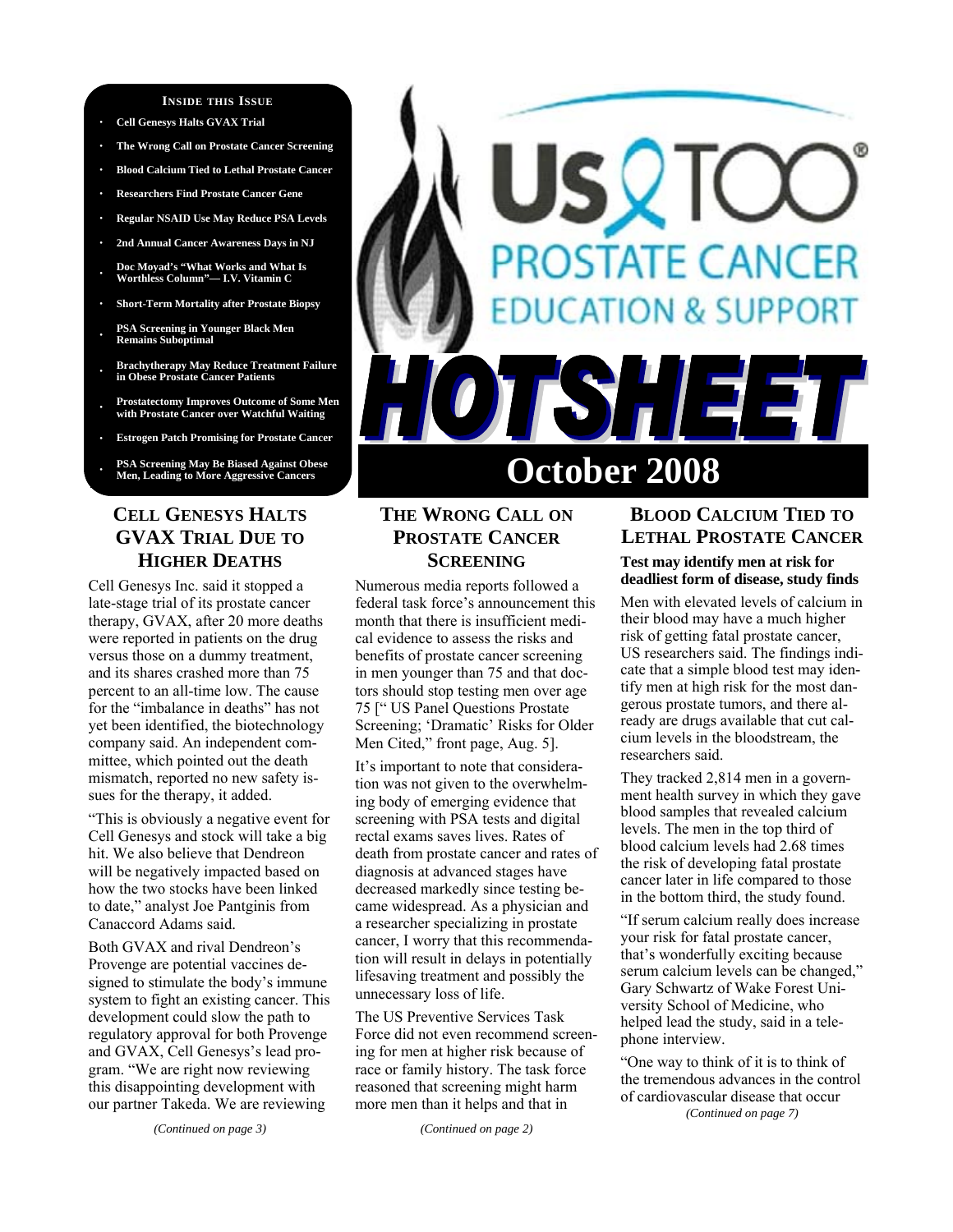#### **PROSTATE CANCER PATIENT SUPPORT - CALL 1-800-80-US TOO, OR GO TO <WWW.USTOO.ORG>**



RON WITHERSPOON US TOO INTERNATIONAL, INC. IS INCORPORATED IN THE STATE OF ILLINOIS AND RECOGNIZED AS A  $501(C)(3)$  NOT-FOR-PROFIT

#### CHARITABLE CORPORATION. **DONATIONS / GIFTS TO US TOO ARE TAX DEDUCTIBLE.**

5003 FAIRVIEW AVE. DOWNER'S GROVE, IL 60515 PHONE: (630) 795-1002 / FAX: (630) 795-1602 WEBSITE: WWW.USTOO.ORG

COPYRIGHT 2008, US TOO INTERNATIONAL, INC.

#### **THE WRONG CALL ON PROSTATE CANCER SCREENING**

*(Continued from page 1)* 

mover 75 there was moderate certainty that the harm outweighs the benefits.

Physicians and patients who are concerned about preventing prostate cancer deaths choose to screen with prostate-specific antigen (PSA) tests because an inconclusive but increasingly compelling body of evidence shows that the screening reduces suffering and death from prostate cancer – the second-leading cause of cancer death among men in the US.

Numerous studies have shown that PSA-based tests, such as those that detect increases in PSA over time and the percentage of PSA floating free in the blood, help to decrease unnecessary biopsies and also identify men with the most aggressive tumors so that they can receive timely treatment.

Eliminating screening also eliminates the possibility for early diagnosis and curative treatment in healthy men. Until we can prevent prostate cancer or cure patients at advanced stages of the disease, the only practical strategy for reducing death rates is early diagnosis and effective treatment. Because this tumor arises silently and often passes into an incurable stage before symptoms occur, the only way to detect it early is through screening.

Both the American Urological Association and the American Cancer Society recommend offering screening beginning at age 50 in men with a life expectancy of 10 years. High-risk men, such as African Americans and those with a strong family history of prostate cancer are urged to consider screening at an earlier age.

The National Comprehensive Cancer Network's guidelines recommend that screening begin at age 40. The guidelines include emerging evidence to help guide physicians and patients in their diagnostic and treatment decisions. These organizations, unlike the US Preventive Services Task Force, have urologists on their panels that see firsthand the ravages of prostate cancer.

Consider that in the US alone, the rate of advanced cancer at the time of diagnosis has fallen 75 percent since the

PSA screening era began, and ageadjusted prostate cancer death rates have declined 35 percent. Statistical studies suggest that 45 to 70 percent of this decrease is due to PSA screening. Evidence from US cancer registries shows less advanced cancer and lower prostate cancer death rates in regions where PSA testing is more prevalent. On a global scale, prostate cancer death rates have decreased in countries where PSA screening and active treatment are typically practiced and have remained stable or increased in countries where screening and active treatment are not practiced.

PSA tests are a powerful marker for the risk of developing prostate cancer and dying from it. Reports of overdiagnosis and over-treatment are exaggerated. More often, prostate cancer is diagnosed too late rather than "too early." If screening detected only harmless cancers, treating them could not produce the striking decline in prostate cancer death rates that has occurred. We should combat the risk of over-diagnosis through continued research for improving the accuracy of screening and high-quality treatment.

This misguided recommendation, and the resulting media coverage, could give reluctant men an excuse to postpone or forgo screening. The consequence might be that many men die of prostate cancer unnecessarily. Men should follow the recommendations of the American Urological Association, the American Cancer Society and the National Comprehensive Cancer Network, all of which recommend screening for early detection and treatment of prostate cancer.

*William J. Catalona is medical director of the Clinical Prostate Cancer Program at the Robert H. Lurie Comprehensive Cancer Center at Northwestern University's Feinberg School of Medicine. He receives research support and honorariums for speaking from Beckman Coulter Inc., a manufacturer of PSA tests.*

*<www.WashingtonPost.com> 26 August 2008*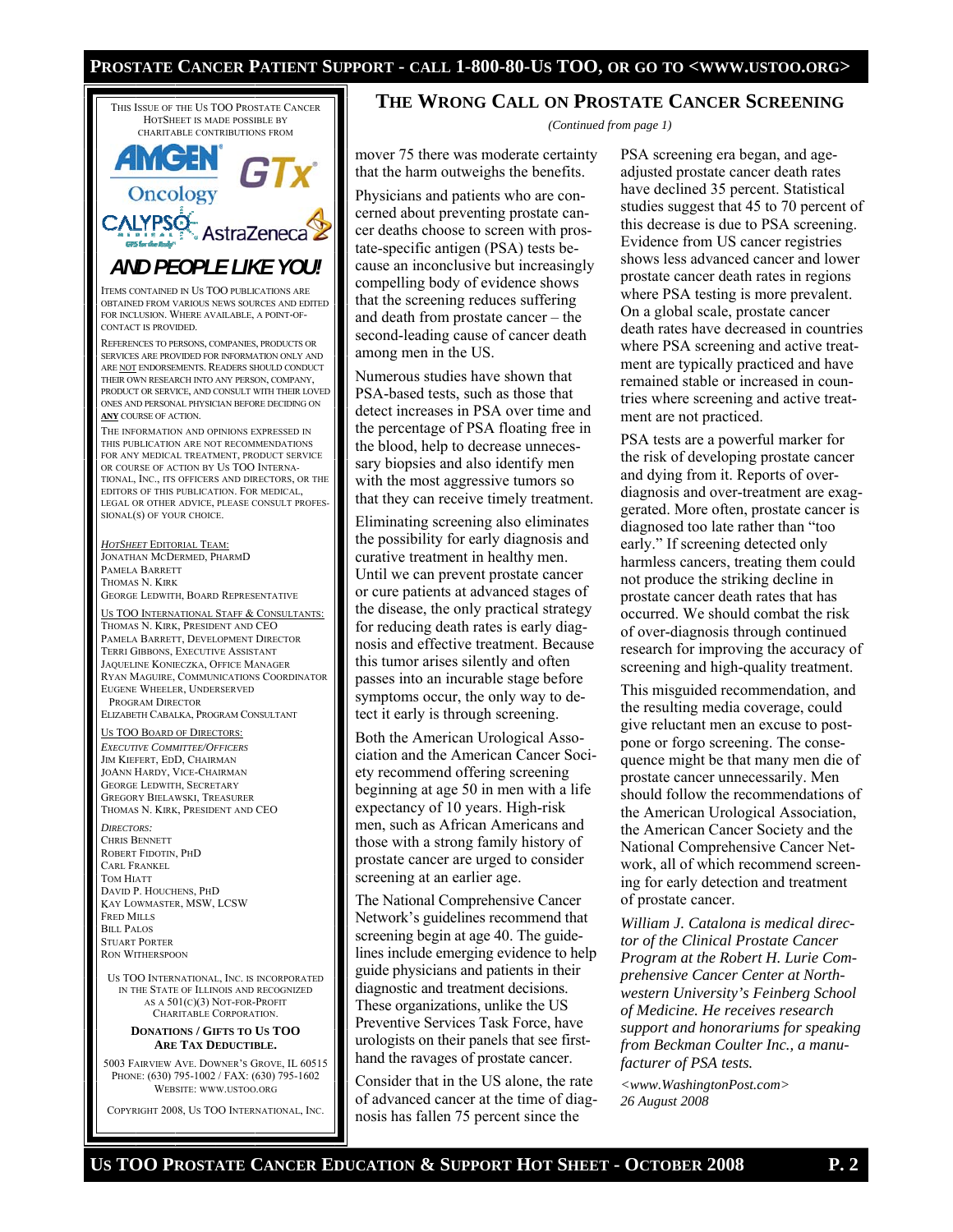## **UW RESEARCHERS FIND NEW GENE MARKER FOR PROSTATE CANCER**

#### **Prostate cancer affects one of six men as they age, and UW (Univ. of Wisconsin) researchers think they have discovered one reason why. Blame it on a misbehaving gene.**

"We've found that there's a gene in the prostate that alters its expression with aging, and that aberrant gene behavior is what promotes the development of cancer," explained Dr. David Jarrard, the study's principal author and a professor of urology at the UW Paul P. Carbone Comprehensive Cancer Center in Madison, WI. The findings were published in the Aug. 15th edition of Cancer Research.

The diagnosis and treatment of prostate cancer remains riddled with contrary advice and confusion. Just recently, the US Preventive Services Task Force reversed years of advice that early detection is the key to saving lives, and recommended instead that doctors stop screening men 75 and older for prostate cancer, which will kill an estimated 28,600 US men this year.

UW's latest research offers hope that one day in the not-so-distant future a screening test can be developed to find men at special risk.

"Because this aberrant gene behavior is more common in men who develop prostate cancer, it may be an early marker," Jarrard explained. If all goes well and additional data from other researchers confirm UW's findings, he said, in five years it might be possible to determine from a biopsy whether some are susceptible to this particular gene change and prostate cancer.

The advantage of developing a marker for prostate cancer is that those who have it can then fight back. UW researchers have found encouraging evidence that the genetic misbehavior that leads to prostate cancer can be reversed with dietary changes. In a mouse model, researchers have found some very early indications that caloric restriction or staying "very skinny," might help. There is also evidence that a substance called resveratol, which is naturally found in red wine and grapes and has been linked *(Continued on page 8)* 

**REGULAR NSAID USE MAY REDUCE PSA LEVELS**

Regular use of nonsteroidal antiinflammatory drugs (NSAIDs) is associated with reduced levels of prostatespecific antigen (PSA), according to a report in the October 15th issue of Cancer, issued online September 8<sup>th</sup>. The drop in PSA levels may suggest that NSAIDs protect against prostate cancer. Alternatively, and of concern, these agents may have no anti-cancer effect but instead reduce PSA levels, possibly masking the presence of cancer.

"Our biggest finding was the slightly reduced level of PSA among men who were current NSAID users, which was consistent with our hypothesis prior to starting this study," senior author Dr. Edwin van Wijngaarden told Reuters Health. "A surprise was to find reduced PSA levels among acetaminophen users, although this effect was not statistically significant."

According to Dr. van Wijngaarden, a researcher with the University of Rochester School of Medicine and Dentistry in New York, the present study is novel in that it looked at the impact of NSAID and acetaminophen use on PSA levels, rather than on clinical outcomes. "Furthermore, our study is the first to look at this relationship in a study population that is representative of US men over the age of 40."

NSAIDs are used by millions of peo- *(Continued on page 8)* 

## **GVAX DEATHS**

*(Continued from page 1)* 

all of our business operations with respect to any commensurate adjustments in the scope of those operations," the company said on a conference call with analysts.

"We are currently notifying all participating clinical trial sites and regulatory agencies that enrollment of new patients into VITAL-2 has been suspended as has treatment with GVAX immunotherapy for prostate cancer of patients enrolled in the study," Cell Genesys CEO Stephen Sherwin said in a statement. GVAX was being tested in two late-stage trials, coded VITAL-1 and VITAL-2, of which the second has now been scrapped.

The company said it has requested the independent committee to conduct a "futility analysis" on VITAL-1 and expects results from this in about a month. VITAL-2 enrolled 408 patients and had 114 deaths – 67 were in the treatment arm and 47 in the control arm. GVAX was given along with the cancer drug docetaxel (Taxotere®) in the treatment arm. The control arm received Taxotere with prednisone.

Shares of South San Francisco, California-based Cell Genesys were trading down \$2.04 at 76 cents. They earlier hit a life-low of 69 cents.

*Reuters, 27 August 2008* 



*The Renaissance Ladies Golf Association in Manchester, NJ, held their 2nd Annual Cancer Awareness Days over a 3-day period in June. They held a ladies golf event, tennis round-robin, walk-a-thon, golf tournament and a luncheon, and sold bows honoring those who have or had cancer, doubling proceeds raised over their previous year event. They donated \$1,500 to Us TOO! Thanks to all, including RLGA committee workers (L to R): Marylou Deady, Ellen Patton, Ellen Decker and Joyce Demonte.*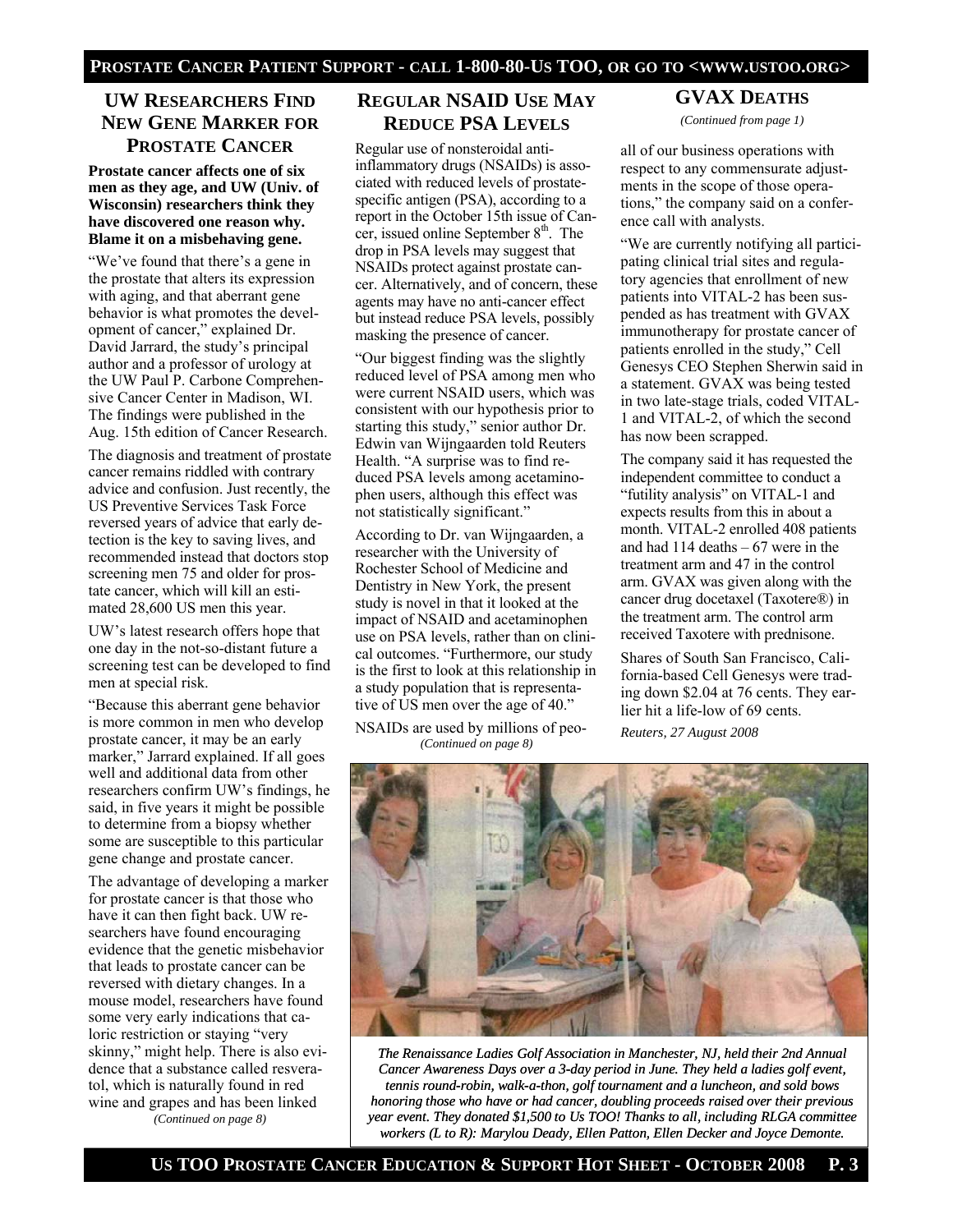# **DOC MOYAD'S WHAT WORKS & WHAT IS WORTHLESS COLUMN ALSO KNOWN AS "NO BOGUS SCIENCE" COLUMN**

**"I.V. (intravenous) vitamin C by itself given to advanced cancer patients does not seem to help."** Mark A. Moyad, MD, MPH

University of Michigan Medical Center, Department of Urology

\*\*Support Dr. Moyad and his team for the 2008 Greater Chicago Prostate Cancer Run Walk 'n Roll event. Donations will be accepted until Friday, October 31, 2008 at <www.ChicagoProstateWalk.org>

**Bottom Line: Vitamin C is one of the safest dietary supplements in the world and may reduce the risk of a cold or lung infection, but when given in mega-doses to advanced cancer patients it does not seem to harm, but it also does not seem to help that much.**

In the 1970s, Nobel Prize winner Linus Pauling suggested that megadoses (10 grams/day) of vitamin C may treat advanced cancer, but this was not substantiated from two clinical trials completed a few years later. However, part of the criticism of these trials was that patients were given oral and not i.v. (intravenous) vitamin C where larger blood levels of vitamin C can be achieved that may be toxic to cancer cells.

So, recently researchers completed a first-ever phase I dose-escalating trial of i.v. vitamin C to determine if it is safe, and if there may be a hint that it can kill cancer cells in humans with advanced forms of certain cancers. This was a safety and tolerability study using groups of patients that were sequentially infused with 0.4, 0.6, 0.9 and 1.5 g vitamin C per kilogram of body weight three times a week over a 90-120 minute period.

The average duration of treatment was 10 weeks. Median age was 61 years and 24 patients with advanced tumors that had originated from various localized sites (breast, head and neck, liver, lung, lymphoma, ovarian, pancreatic prostate, renal, sarcoma….) were included. No patient had an objective treatment response and all patients eventually had their cancer progress or advance further.

There was a suggestion of a potential quality of life benefit for patients that completed this study. I.V. vitamin C given in large doses appeared to be

safe and free of toxic effects, but provided no treatment impact by itself. Perhaps in combination with conventional therapies, and used earlier in the course of the disease there may be a better chance of a treatment response.

These same researchers have decided to start a new study of using conventional chemotherapy in combination with I.V. vitamin C to see if they get a better result. Stay tuned (sorry, no jokes in this column because this topic was way too serious to throw in a joke, but I do want to say that "Michigan Football rules, and we will upset Ohio State this year")!

*Reference: Ann Oncol, released early on-line, 2008* 

**Moyad seeks support for Us TOO**

"If there's ever a reason to call Us TOO or get involved or start your own support group, it's not only that are they great for the patients themselves, but ultimately they push advocacy and they help push funding. They help us get the tools we need to push this disease more in the forefront to get those dollars to make those changes," says Mark Moyad MD.

"Look what's happened in breast cancer. Breast cancer support groups have pushed Washington DC to get the kind of funding they do. Look what's happened in HIV and AIDS. If we start seeing that, with the help of groups like Us TOO, I think in the next few years you're going to see dramatic increases in funding. That's what I want to see."

Make a donation in honor of Dr. Moyad by contributing to his team at the Greater Chicago Prostate Cancer Run Walk 'n Roll event. Go to <www.ChicagoProstateWalk.org>, and look for his team name – "Dr. Moyad and the Upset Stomachs." Thank you!

# **SHORT-TERM MORTALITY INCREASED AFTER PROSTATE BIOPSY**

A small but significant increase in mortality is seen within 120 days of transrectal ultrasound guided (TRUS) prostate biopsy, according to a report in the August 1st issue of the International Journal of Cancer (Vol. 123, pp. 647-52, 2008). The authors caution, however, that further studies are needed to verify this association and to uncover the mechanisms involved.

The results stem from a populationbased study of 22,175 patients who underwent prostate biopsy from 1989 to 2000. A control group included 1,778 similar men who did not undergo biopsy. Half in the patient group were used to generate a predictive model for 120-day mortality and half were used to validate the predictors.

Overall, 120-mortality in the biopsy group was higher than in the control group:  $1.3\%$  vs.  $0.3\%$  (p < 0.001), Dr. Pierre I. Karakiewicz, from the University of Montreal, and colleagues report. Age, comorbidities, and number of biopsy procedures also affected mortality. Men younger than 61 years had a mortality rate of 0.2%, compared with 2.5% for men over 75 years. Without comorbid disease, mortality was 0.7% versus 2.2% with multiple comorbidities. First-ever biopsy had a mortality rate of 1.4%, while subsequent biopsies were associated with a rate of 0.8% or less.

A model incorporating all of the identified risk factors was 79% accurate in predicting mortality within 120 days of prostate biopsy, the report shows.

The findings suggest that the indications for prostate biopsy may need to be reconsidered, the researchers comment. In particular, careful prescreening of older and less healthy men is warranted to determine if the benefits of biopsy outweigh the risks, they note. Research has already shown that these men gain the smallest benefit from diagnosis of early prostate cancer. *Reuters Health, 2 September 2008*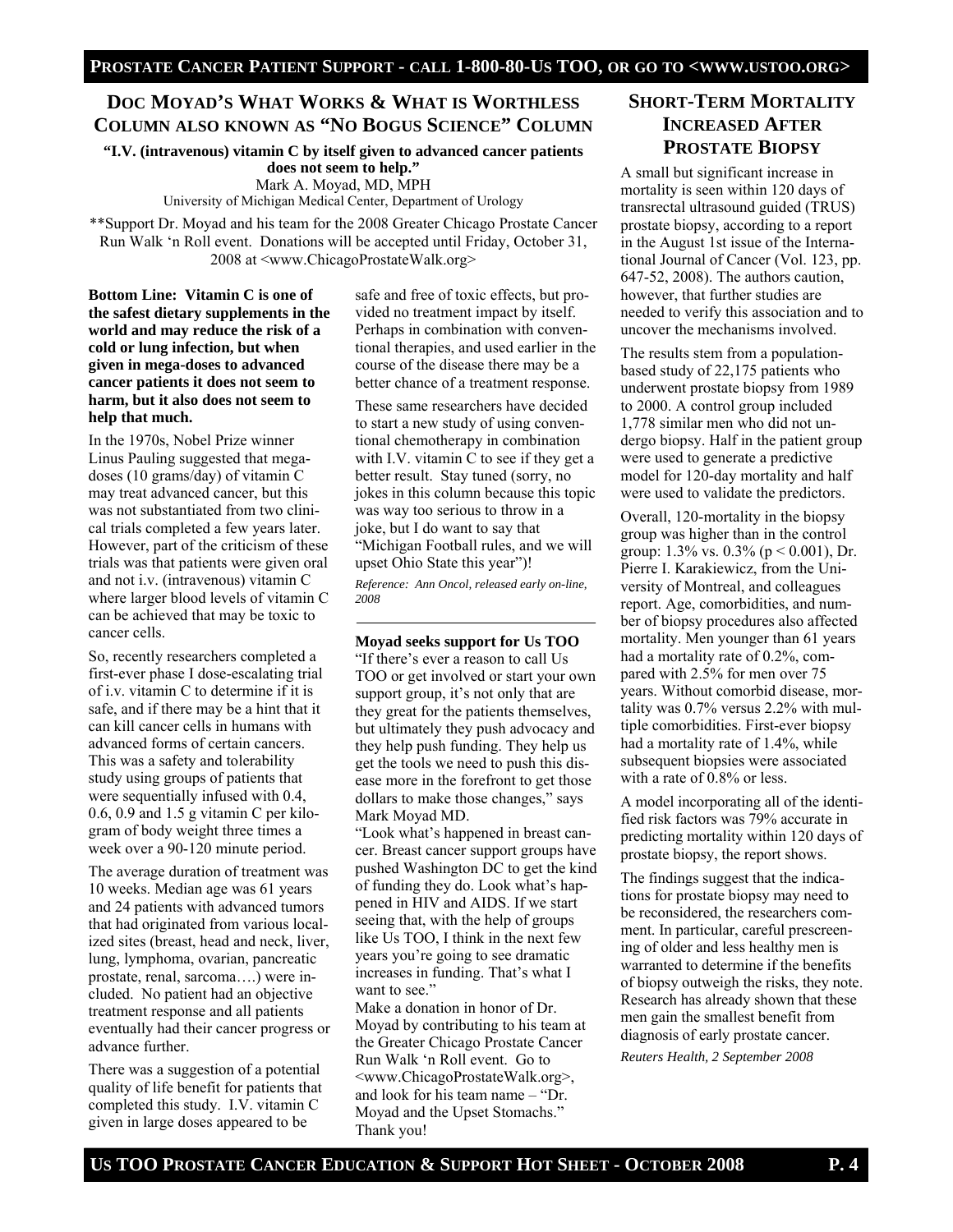## **PSA SCREENING IN YOUNGER BLACK MEN REMAINS SUBOPTIMAL**

Blacks have begun to be screened for prostate cancer at higher rates at age 40, but too many are still going unchecked, investigators here have concluded. Although most recommendations are for PSA to begin in the general population at age 50, some groups recommend that for high-risk patients such as African Americans, annual testing should begin a decade earlier.

Overall, about 20% of all men ages 40 to 49 had had PSA evaluations within the previous year, according to data from a national surveillance program, and black men in that age group were more than twice as likely to have been screened as men in the general population. Yet that translated into just a third of those who could have been screened, Judd Moul, MD, of Duke, and colleagues reported online in the journal *Cancer* (Vol. 113: DOI: 10.1002/cncr.23667).

The American Cancer Society, Us TOO and the American Urological Association recommend annual PSA screening for prostate cancer in men ages 50 and older. All groups recommend a start of screening at age 40 for higher risk patients, including African-Americans. The US Preventive Health Service Task Force says there is not enough evidence of benefit, compared with risk, to recommend screening.

The study reviewed data from the 2002 CDC-sponsored Behavioral Risk Factor Surveillance System. After excluding men younger than 40 and those with a history of prostate cancer, the investigators analyzed data on 58,511 men ages 40 and older. The survey included five questions related to prostate cancer

diagnosis, two of which involved PSA screening. Overall, 22.5% of the men ages 40 to 49 said they had PSA testing within the past year, compared with 53.7% of men ages 50 and older. The authors found that 36.7% of the younger men had at least one PSA test in their medical history.

Analysis by race/ethnic group showed that 33.6% of younger African-American men had been screened in the previous year, and 50.1% had a PSA at some point in their lives. That was statistically higher than the 21.5% of white men who had been screened in the past year and 36% who had ever had a PSA test  $(P \le 0.001)$ .

The authors acknowledged several limitations of the study: reliance on self-reporting, inability to determine whether PSA tests were performed for reasons other than cancer diagnosis, absence of information about family history, and no data on screening in men younger than 40.

In an accompanying editorial, urologist Robert Nadler, MD, of Northwestern University in Chicago, said the Duke study adds to existing evidence that "serial PSAs starting at age 40 years will allow practicing clinicians to determine which patients are at higher risk for developing prostate cancer and, specifically, allow clinicians to calculate and follow the PSA velocity initially at a time when BPH is less prevalent and PSA is more predictive of cancer. This, in turn, should allow for early detection in young men, who should benefit the most." *MedPage Today, 11 August 2008*

# **BRACHYTHERAPY MAY REDUCE TREATMENT FAIL-URE IN OBESE PROSTATE CANCER PATIENTS**

Brachytherapy for prostate cancer appears to overcome the adverse effects of obesity that lead to high PSA failure rates with surgery and external beam radiation, investigators here have concluded. In fact, PSA failure after brachytherapy had an inverse relationship with body mass index, Jason A. Efstathiou, MD, PhD, of Massachusetts General Hospital, and colleagues, reported in the August issue of the *International Journal of Radiation Oncology, Biology, and Physics* (Vol. 71, pp.1302-8, 2008).

PSA failure occurred in more than 30% of patients with a BMI 25, double the rate among patients with a BMI >30. "The possibility that brachytherapy is a preferred treatment strategy for obese patients warrants further study," the authors concluded.

Greater BMI has been associated with an increased risk of PSA failure after radical prostatectomy and radiation therapy. Little is known, however, about PSA failure after brachytherapy, the authors said. The issue warrants investigation because of the increasing use of brachytherapy, they continued. From 1994 to 1999, the number of prostate cancer patients treated with the technique increased 12-fold.

To examine the influence of obesity on PSA failure after brachytherapy, the investigators retrospectively analyzed medical records for 374 patients who had brachytherapy for nonmetastatic T1c-T2c prostate cancer. In 13% of cases, patients received supplemental *(Continued on page 6)* 

Arizona Update Vital Information You Need to Know LAbout Prostate Cancer Us TOO University An Us TOO University Patient Education Symposium in the Valley of the Sun Learn. Laugh. Lead. Friday, November 7, 2008 • 4:30-10:00pm • The Buttes Resort by Marriot in Tempe, Arizona • 2000 W. Westcourt Way, Tempe, AZ 85252

To register online: Visit www.ustoo.org/University To register by phone: Call 1-800-808-7866 Advance discounted registration ends October 6, 2008.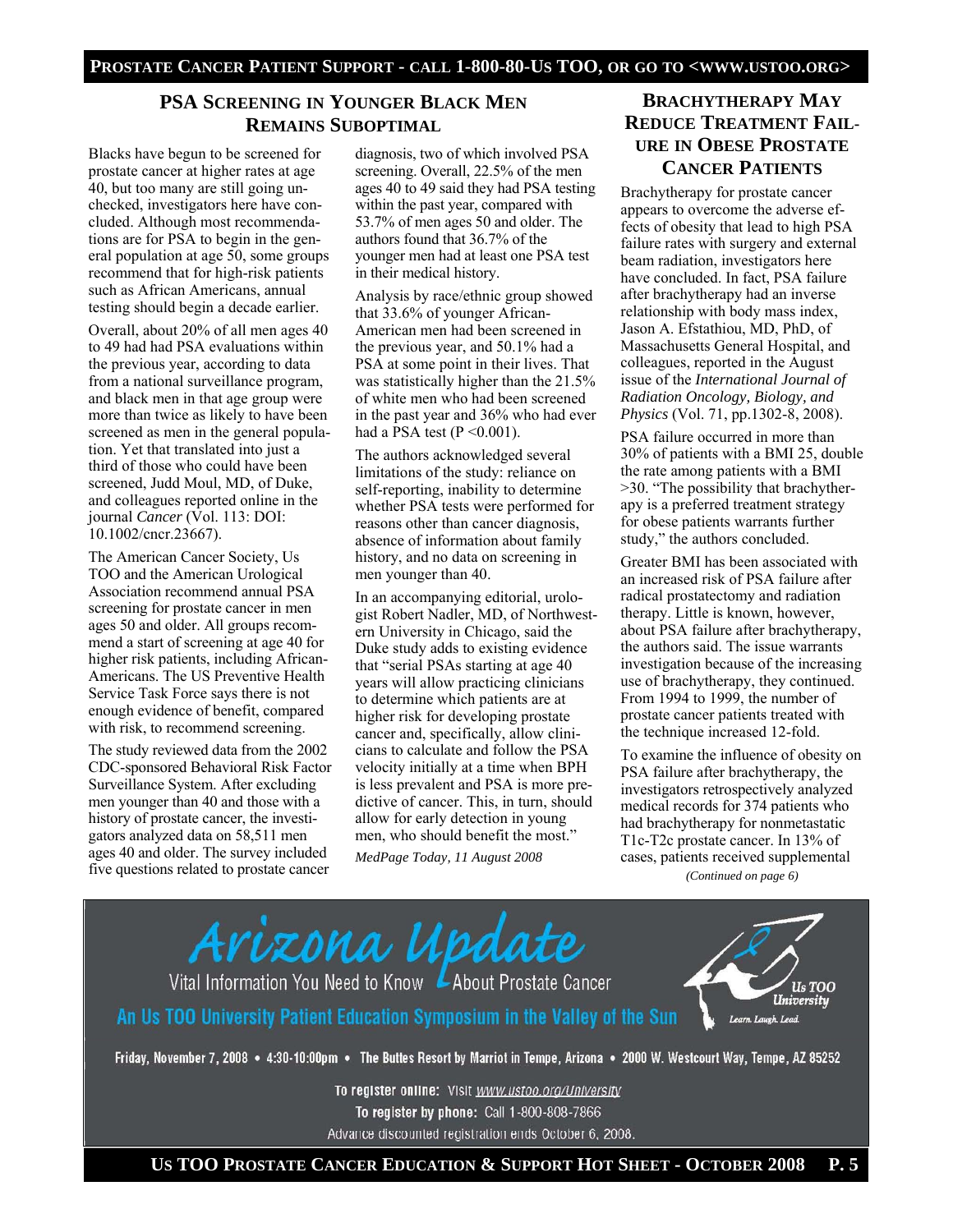## **PROSTATECTOMY IMPROVES OUTCOME OF SOME MEN WITH PROSTATE CANCER OVER WATCHFUL WAITING**

Men with early prostate cancer who undergo radical prostatectomy have a lower rate of death due to prostate cancer than men who are followed without treatment, known as watchful waiting, according to a randomized controlled trial published on-line in the *Journal of the National Cancer Institute*.

The benefit from the surgery, with respect to prostate cancer death rates, remained constant beyond 10 years, but the overall death rates in the two groups were not statistically different. The applicability of the results to the current generation of prostate cancer patients is unclear, however, because few of the cancers treated in the trial were discovered by PSA (prostatespecific antigen) screening, a practice that is now widespread.

The Scandinavian Prostate Cancer Group launched the current trial in 1989 to examine the impact of radical prostatectomy on cancer-specific mortality relative to watchful waiting. In 2005, with a median follow-up 8.2 years, the researchers reported that men in the prostatectomy arm had lower rates of disease-specific mortality than those in the watchful waiting arm.

The investigators were interested to know if the prostate cancer mortality difference would continue to increase with longer follow-up. Thus far, this is the only completed randomized trial comparing the two treatment options. Lars Holmberg, MD, of the Kings College Medical School in London and colleagues from Finland and Sweden continued to follow the men for an additional three years.

With a median follow-up of 10.8 years, the cumulative incidence rate for prostate cancer death was 13.5 percent in the surgery arm and 19.5 percent in the watchful waiting arm, for an absolute reduction of 6 percent. The benefit, in terms of absolute risk reduction, did not increase after the first 10 years following treatment. For those patients followed at least 12 years, 12.5 percent of the men in the surgery group died due to prostate cancer compared with 17.9 percent of

the men in the watchful waiting group, for an absolute reduction of 5.4 percent. Overall mortality at 12 years, however, was not statistically significantly different in the two arms at 32.7 percent and 38.5 percent, respectively.

"Contrary to our predictions based on shorter follow-up, the absolute difference in cumulative incidence of distant metastasis and prostate cancer death did not further increase after 7 years of follow-up," the authors write.

The authors note that it is not clear whether their data are applicable to men whose cancer is detected in the era of PSA screening because most of the men in their trial had palpable tumors at diagnosis.

"In settings with a large proportion of PSA-detected tumors, the relative reduction in risk of death following radical prostatectomy might be somewhat larger or similar to that in our study, but the absolute reduction would be smaller," they write.

In an accompanying editorial, Timothy Wilt, MD, of the Minneapolis VA Center for Chronic Disease Outcomes Research also raises that issue but concludes that the results are applicable to a subset of current prostate cancer patients.

"These results demonstrate that among men younger than 65 years whose prostate cancer is detected by methods other than PSA testing (e.g., due to a digital rectal examination to evaluate urinary or other symptoms), cure with radical prostatectomy is possible, may be necessary, and should generally be recommended," he writes.

He notes that the current trial is only the first in a series that are evaluating treatments for men with localized prostate cancer, and that at least one included patients whose tumors were discovered through PSA testing.

These trials and trials testing options between these two extremes will be important in guiding prostate cancer care in the future.

*ScienceDaily, 13 August 2008* 

#### **BRACHYTHERAPY**

*(Continued from page 5)* 

external-beam radiation therapy, and 35% received androgen deprivation therapy in addition to brachytherapy. Height and weight data were available for 353 (94%) of the patients. Median age was 66, median baseline PSA was 5.7 ng/mL, and median BMI was 27.1. PSA failure was defined as PSA nadir level plus 2 ng/mL.

The analysis revealed 76 PSA recurrences during a median follow-up of six years. The six-year failure rate by baseline BMI was:

- 30.2% for a BMI 25
- 19.5% for a BMI of 25 to 30
- 14.4% for a BMI  $\geq$ 30 (P=0.19 for trend)

The results remained unchanged in analyses that considered BMI as a continuous variable, that used different definitions of PSA failure, and that excluded patients who had supplemental external beam radiation or androgen deprivation therapy. In a multivariate analysis, only baseline PSA value predicted the time to PSA failure  $(P=0.0006)$ .

The authors offered several potential explanations for BMI's apparent lack of influence on PSA failure after brachytherapy:

- Brachytherapy is reserved for lowrisk patients who already have a reduced risk of PSA failure.
- Obesity tends to reduce testosterone values and increase estradiol levels, which may lead to underdetection of biochemical failure.
- The definition of biochemical failure remains controversial.

The researchers did note several limitations of the study, including the retrospective design, which is subject to selection biases. They also noted that they lacked complete information about patients' lifestyle and comorbidities, which may have mediated the effect of obesity. Nor did they have postimplantation dosimetric data for a number of patients.

Finally, they acknowledged, "Some types of indolent PSA failure may be an inaccurate surrogate end point for cancer-specific mortality."

*MedPage Today, 21 August 208*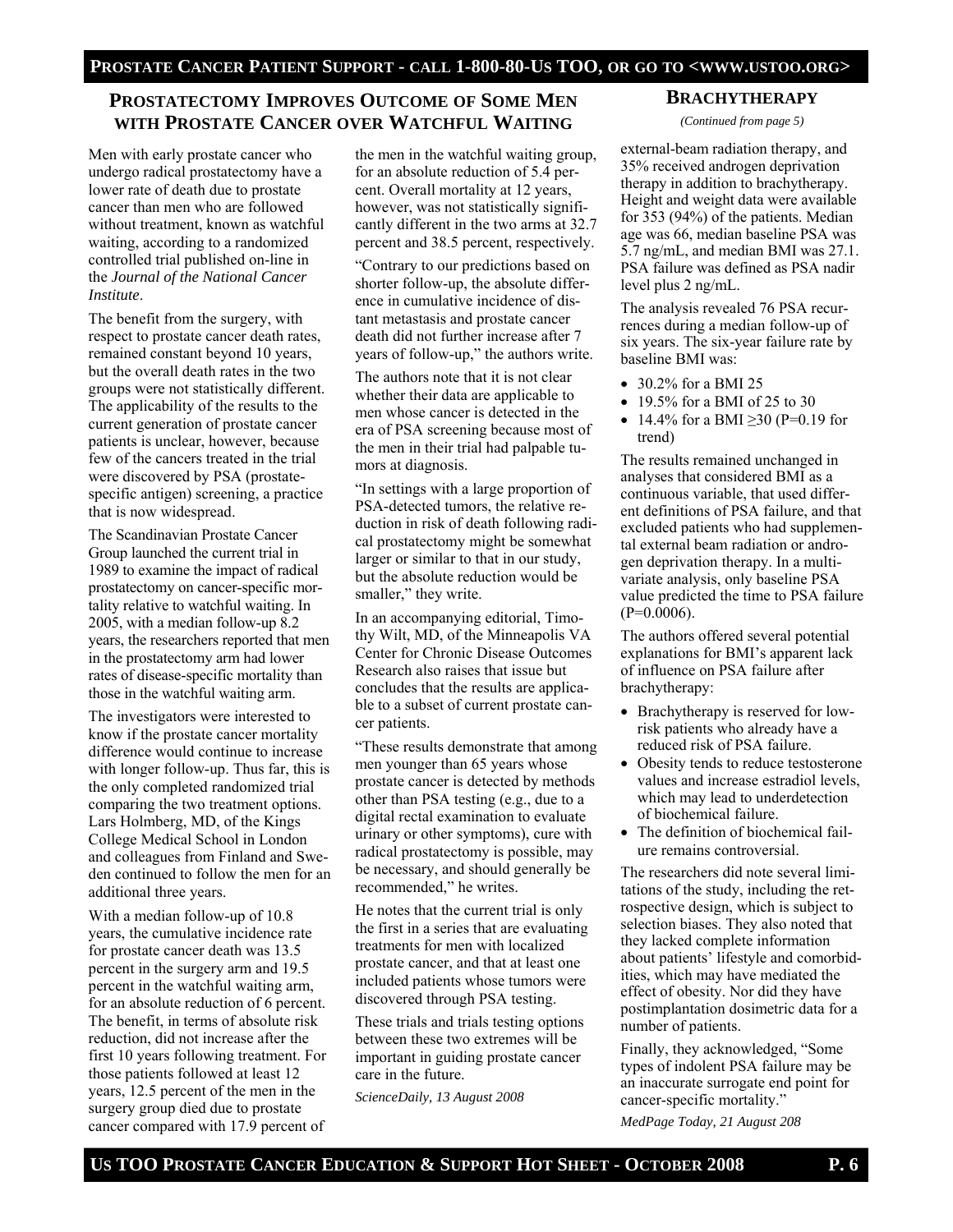### **CALCIUM AND LETHAL PROSTATE CANCER** *(Continued from page 1)*

from understanding that things like serum cholesterol predict heart attack," Schwartz added. Doctors have struggled to find ways to predict if a man who gets prostate cancer will have a tumor that poses little danger, as is often the case, or one that is a killer.

Blood calcium was not very predictive of whether a man would get nonlethal prostate cancer, but was highly predictive of whether a man would get a fatal case, the researchers wrote in the September 2008 issue of the American Association for Cancer Research's journal *Cancer Epidemiology, Biomarkers & Prevention* (Vol. 17, pp. 2302-5, 2008). The blood samples on average were given a decade before the cancer appeared, they said.

Schwartz said it is unclear whether it is the actual calcium or blood levels of parathyroid hormone, which is supposed to keep calcium levels at normal levels in the bloodstream that is raising the risk. Either way, he said there

are drugs that can lower them, including Fontus Pharmaceuticals' Rocaltrol® (calcitriol); Genzyme Corp's Hectorol® (doxercalciferol); Abbott Laboratories' Zemplar<sup>®</sup> (paricalcitol); and Amgen's Sensipar® (cinacalcet).

People treated for high blood calcium usually have chronic kidney disease, which is associated with low vitamin D levels. Low vitamin D levels elevate parathyroid hormone levels, Schwartz said. Halcyon Skinner of the University of Wisconsin, who also worked on the study, said there is little relationship between calcium in the diet and blood calcium levels, so these men would not benefit from eating less foods that are rich in calcium.

Previous research had suggested a role for calcium in prostate cancer. In laboratory studies, parathyroid hormone and calcium promote the growth of prostate cancer cells.

*Reuters, 3 September 2008* 

## **ESTROGEN PATCH SHOWS PROMISE FOR PROSTATE CANCER**

A patch that delivers estrogen through the skin may prove useful in treating advanced cases of prostate cancer, preliminary research suggests. In a study of 13 prostate cancer patients who were given the Fem7 estrogen patch, UK researchers found that the therapy substantially lowered the men's testosterone levels.

Because testosterone helps fuel the growth and spread of prostate tumors, men with more-advanced prostate cancer commonly receive drugs called LHRH analogues that block the body's production of the hormone. However, these drugs can also have side effects, including osteoporosis and heart problems.

Estrogen patches have the potential to lower testosterone levels with a lesser risk of such side effects, according to the researchers on the new study, led by Dr. Ruth E. Langley of Imperial College London.

These early results, Langley noted, at least confirm that estrogen patches lower patients' testosterone to the desirable "castrate" levels. "Therefore

these patches show promise as a potential therapy for men with prostate cancer," Langley told Reuters Health.

The findings, published in the August 2008 issue of the journal BJU International, are based on 13 men who are part of a larger trial designed to compare estrogen patches with LHRH therapy in treating prostate cancer.

The researchers followed the effects of the Fem7 patch on the men's testosterone levels over 12 weeks. The question of whether the patch should hold a place in the prostate cancer treatment arsenal requires further study, according to Langley.

"Transdermal estrogen therapy," the researcher said, "is a novel and potentially cost-effective approach to androgen (testosterone) deprivation therapy. Large long-term studies are required to assess its effect on prostate cancer and side effect profile compared to LHRH therapy."

*Reuters Health, 8 August 2008* 

# **PSA SCREENING MAY BE BIASED AGAINST OBESE MEN, LEADING TO MORE AGGRESSIVE CANCERS**

Testing men for elevated PSA levels in the blood – the gold standard screening test for prostate cancer – may be biased against obese men, whose PSA levels tend to be deceptively low. And this bias may be creating more aggressive cancers in this population by delaying diagnosis, according to a new study led by investigators in the Duke Prostate Center and the Durham VA Medical Center.

"We know that obese men tend to have lower PSA values than their normal-weight counterparts, possibly caused by larger blood volumes which dilute the readings," said Stephen Freedland, MD, a urologist at Duke and the Durham VA, and lead investigator on this study. "Now we know some of the real implications of this – that these men are at a disadvantage in terms of prognosis compared to normal-weight men." The researchers published their findings online in the journal *BJU International*.

"We used patient data to examine the association between body mass index, or BMI – a measure of obesity – and the amount of disease discovered after surgery to remove the prostate, " Freedland said. "We compared men who had their cancers detected by PSA screening to those who had an abnormal digital rectal exam, which may not confer the same bias against obese men."

The researchers looked at a total of nearly 3,400 men in the years since 2000, when PSA screening became the gold standard test for prostate cancer. Obese patients whose cancer was diagnosed by PSA testing had more than twice the risk of cancer recurrence after surgery than their normal-weight counterparts, Freedland said. "In contrast, obese men with abnormal digital rectal exams had similar outcomes as normal-weight men," Freedland said.

Another Duke study published in the same issue of the journal provides further substantiation of the concern that obese men have poorer prognoses than normal-weight men. This study showed that obese men have a higher

*(Continued on page 8)*